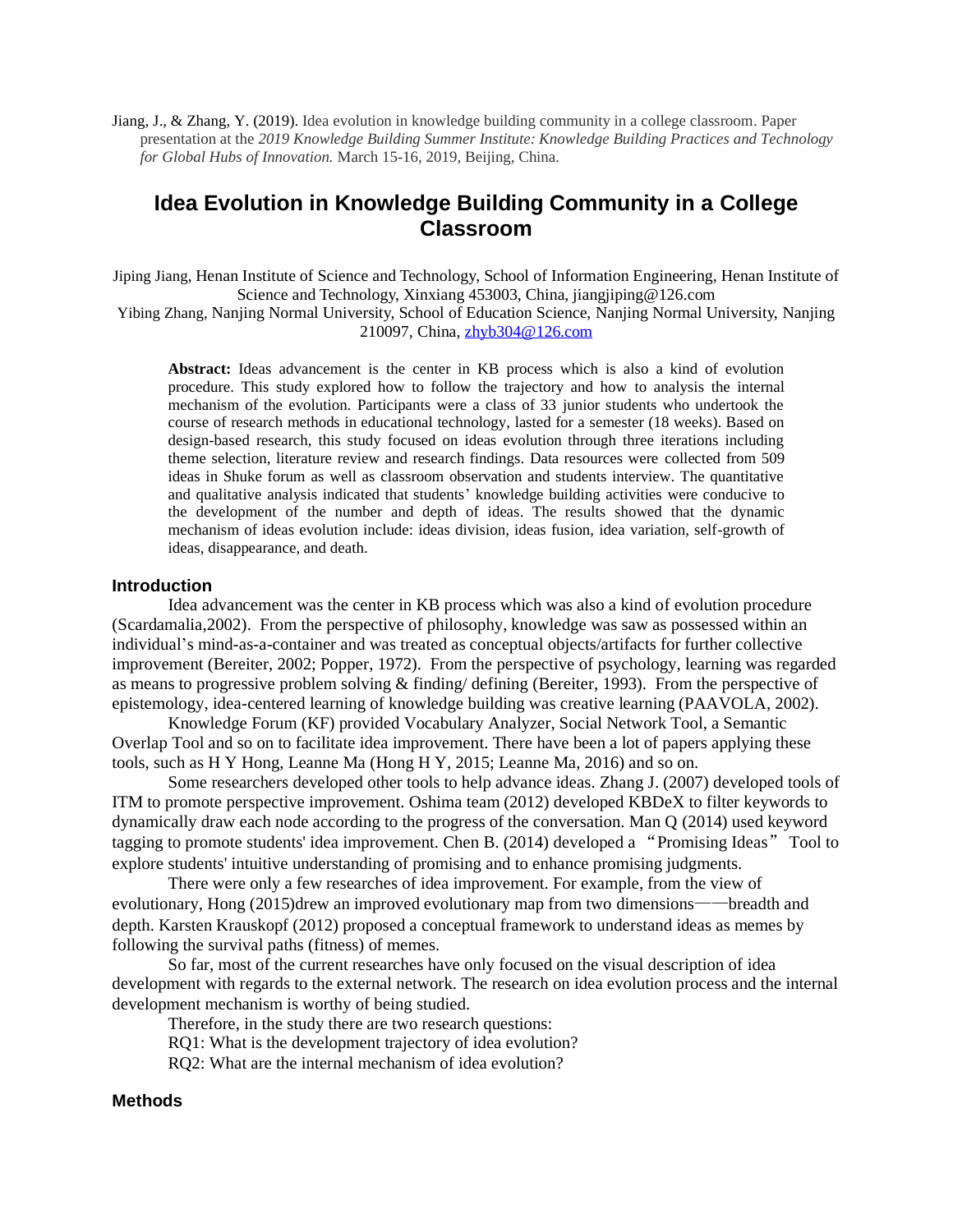The participants in this study were thirty three undergraduate students (32 females, 1 male))of educational technology from Henan Institute of Science and Technology, whose age ranged from 18 to 20. They had received Knowledge Building instruction for one semester. They were active and interested in projects and designs and can apply and operate platform of Shuke skillfully. The instructor have mastered 12 principles of Knowledge Building.

Instruction environment

The platform of ShuKe was applied which was similar to Knowledge Forum. The experiment was implemented in the research method course in educational technology, lasting for one semester.

Data was mainly collected from shuke Platform, 509 notes. Continuously improved ideas were analyzed with the Knowledge Building coding scheme of Yibing Zhang (2018). Kappa was 0.83.

### **Pedagogical Design**

According to the research of Hans Lossman (2010), the pedagogy was divided into four phases: (1) idea generation, (2) idea connection, (3) idea improvement, (4) rise above.

Firstly, students chose real Ideas, authentic Problems, and gradually applied the educational technology research methods to inquiry. Then, scaffolds were provided to students, for example, What are the most important problems in your learning? Which research methods can be used to your further study? Based on the discussion, students proposed their individual ideas. Through word clouds, the big idea was proposed, which was online learning. Every student proposed his/her individual ideas or hypothesis on Shuke platform.

Students were required to fulfill the tasks in KB activities in corresponding phase: theme selection, Research Plans, literature review and research findings.

### **Individual ideas**

Figure 1 was about individual ideas in Shuke platform about the topic of block chain, including background, definition, characteristics, disadvantages, block chain + education, core technology, and influence on education (see figure 1).



Figure 1. Individual ideas of block chain.

Students recorded their ideas and inquiry process. Individual ideas were summarized and developed to group ideas. Here was an example of "Internet learning resources", including situation analysis, quality assurance and evaluation criterion, excellent resources selection ……

#### **Emergent groups**

Students with similar ideas and opportunism formed one group. Each group draw posters and discussed with their group members in the classroom. Finally, six groups were formed. Each group selected suitable research methods. (see Table 1)

Each group presented their ideas in Shuke platform. Other students read, supported, refuted, and gave suggestions. G6 was stopped because they found they always had the same thought with other group and there were no characteristic research points.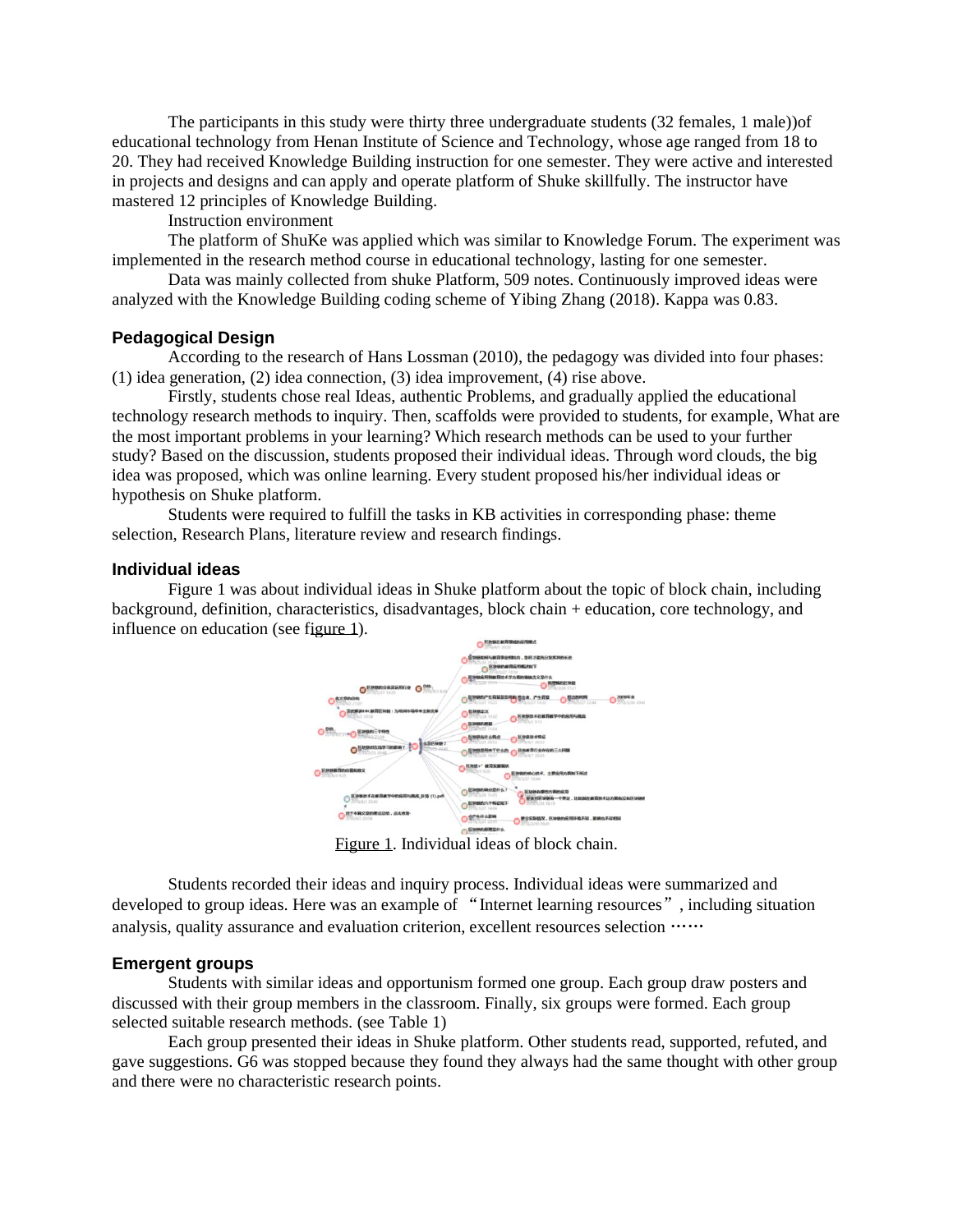|  |  |  | Table 1: Emergent groups and research methods. |
|--|--|--|------------------------------------------------|
|  |  |  |                                                |

| Group          | Theme                                        | Literature<br>review | Content<br>analysis | Case<br>study | Interview     | Questionn<br>aire | Action<br>research |
|----------------|----------------------------------------------|----------------------|---------------------|---------------|---------------|-------------------|--------------------|
| G1             | Block-<br>chain+education                    |                      |                     |               |               |                   |                    |
| G2             | Live broadcast<br>&virtual reality           |                      |                     |               |               |                   |                    |
| G <sub>3</sub> | Learning style                               |                      |                     |               |               |                   |                    |
| G <sub>4</sub> | Learning platform<br>assessment<br>criterion |                      |                     |               | $\mathcal{L}$ |                   |                    |
| G <sub>5</sub> | Micro-lesson<br>evaluation system            |                      |                     |               |               |                   |                    |
| G <sub>6</sub> | Learning resource                            |                      |                     |               |               |                   |                    |

# **Continuous idea improvement**

Every group was required to review the literature. They searched and utilized authoritative materials constructively. Here were some authoritative papers provided by the teachers about content analysis, case study, Courses of SPSS, Learning website and so on. Every group made research plans.

Every group improved their ideas through several rounds. In the process, they discussed intragroup and intergroup. Artifact were formed and knowledge were created gradually. Figure 2 was the Artifacts of group 1 Block-chain+education (see figure 2). The first picture was literature review. In the second picture, the existing literature was further divided into three categories. The third picture focused on the curriculum setting of Block chain education from 8 aspects and selected a few cases for content analysis.



Figure 2. Group 4 Learning platform assessment criterion.

# **Research finding**

At last, every group reported their findings in different forms, papers or reports. The research results of G2 were two design products of interface of online instruction and interface of online chatting room. Interestingly, the group was always refuted by other students: can only the design result become the research results? G2 persisted in finishing the plan.

# **Results**

# **Quantity of ideas**

Table 2 showed the results of coding (see table 2). In the coding scheme, ideas included three categories (Sharing conversation, Negotiation conversation, rising-above conversation) and 9 subcategories.

Table 2: Quantity development of ideas.

| category | sub-category      | quantity | $\frac{1}{2}$ %<br>percentage |
|----------|-------------------|----------|-------------------------------|
| Sharing  | <b>Ouestions-</b> | 76       |                               |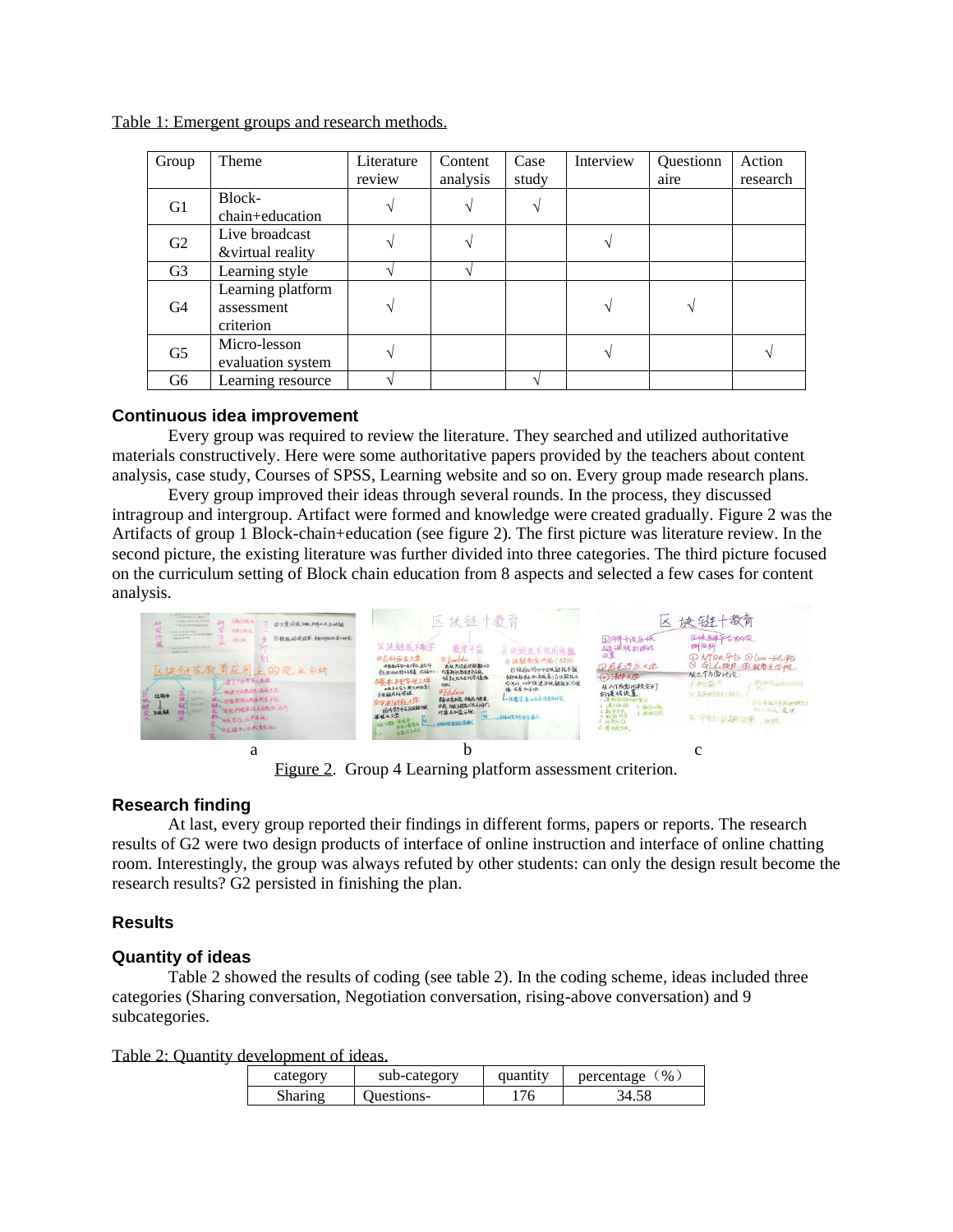| conversation                 | answers        |     |       |
|------------------------------|----------------|-----|-------|
|                              | interpretation | 223 | 43.81 |
| Negotiation<br>conversation  | conflict       | 42  | 8.25  |
|                              | support        | 18  | 3.54  |
|                              | debate         | 27  | 5.30  |
|                              | consensus      |     | 0.59  |
| rising-above<br>conversation | synthesis      |     | 0.59  |
|                              | comment        | 13  | 2.56  |
|                              | reflection     |     | 0.78  |

From the quantity and percentage, sharing conversation accounted for the highest proportion, as high as 78.39%. The emergence of brainstorming produced a large number of ideas, some of which were similar or intersecting, which provided sufficient preparation for the continuous revision and refinement.

Negotiation conversation accounted for 17.68%. On the basis of cognitive conflicts and meaning negotiation, ideas continued to develop, similar ideas merged, false propositions died, some new ideas generated and so on. During this process, students' ideas had been constantly developed and revised.

Rising-above conversation accounted only for 3.93%. Students mainly summarized and sublimate the fragmented and simple ideas so that the knowledge building reached a higher level.

The category changes in different phase of ideas were shown in figure 3 (see figure 3).



Figure 3. Idea categories

Phase I: A large number of ideas were generated because many novel even whimsical ideas were proposed that lead to more creativity and inspiration. But the depth stayed the two lower levels of question-answer and explanation.

Phase 2: The trend of idea improvement was the same as phase 1, but ideas were revised and integrated. For example, several similar ideas were combined into one idea, or some ideas were gradually replaced even abandoned.

Phase 3: The development trend was generally the same with phase 2. But with the further advance, some clear ideas gradually developed deeply.

Phase 4: Ideas were summarized and sublimated mainly on the basis of the former thought. The phase reflected a more visible reorganization but less new ideas. The transformation of ideas from quantitative change to qualitative change had been realized, and the depth of ideas had been gradually improved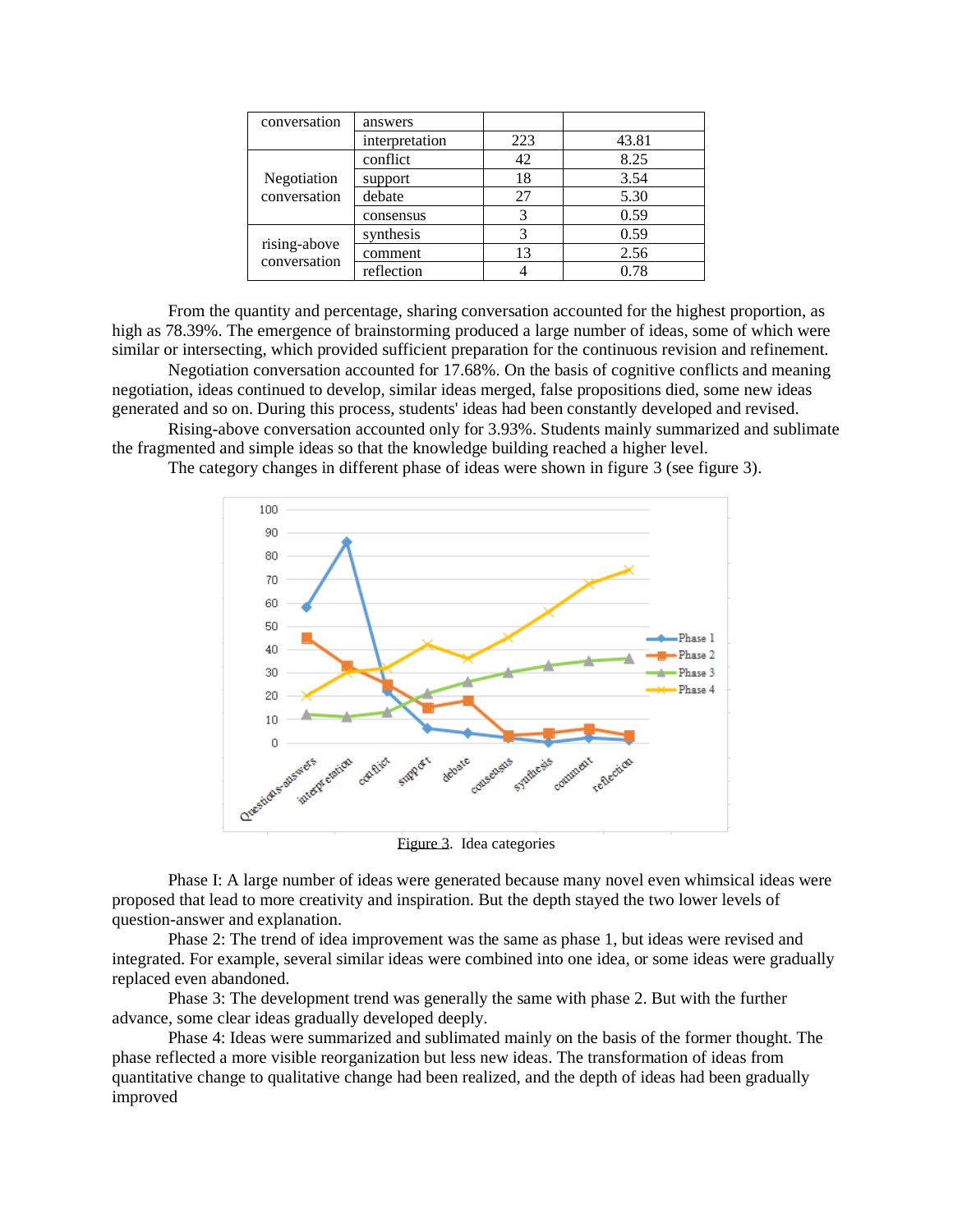### **Depth of ideas**

The depth distribution of students' ideas was shown in figure 4 (see figure 4). In the coding scheme, idea depth was divided into nine levels. In terms of quantity distribution, most scores were between 5~7. In the whole class, the average depth was 5.9, the maximum was 7.6 and the minimum was 4. Students above and below the average accounted for half each. The result was the same with the research of Xuhui Yang (2017), in which 33 of 38 students' ideas were above the "baseline".

In terms of quality, the depth of the ideas reached a certain level and improved gradually with the advancement of phases.



Figure 4. Idea depth scatter diagram

### **Conclusion and Discussion**

The idea statics in the four phases of knowledge building were shown in the table 3(see table 3). "increase" reflected idea division, and "decrease" reflected idea fusion. "transform" reflected idea variation, "recombine" reflected idea self-growth, "replace" reflected idea disappear, "abandon" reflected idea death. Number referred to the total number of ideas in each phase, and frequency referred to the number of idea changes. For example, if an idea was divided into 4, the number was 4 and the frequency was 1. n represents the number of ideas, such as  $1 \rightarrow n$  represented 1 idea spited into n ideas. There were different changes in different phases.

|                              | Idea generation |          | Idea connection |         | Idea improvement |           | Rise above |           |
|------------------------------|-----------------|----------|-----------------|---------|------------------|-----------|------------|-----------|
| category                     | number          | frequen  | number          | frequen | number           | frequency | number     | frequen   |
|                              |                 | cy       |                 | cy      |                  |           |            | <b>CV</b> |
| increase $(1\rightarrow n)$  | 465             | 254      | 83              | 19      | 62               | 15        | 14         |           |
| decrease $(n\rightarrow 1)$  |                 |          | 260             | 46      | 141              | 38        | 39         | 18        |
| transform $(1\rightarrow 1)$ | 121             | 21       | 255             | 205     | 164              | 164       | 26         | 26        |
| recombine $(1\rightarrow 1)$ | 0               | $\theta$ | 23              | 23      | 127              | 127       | 364        | 364       |
| replace $(1\rightarrow 0)$   | ◠               | າ        | 90              | 90      | 32               | 32        | 25         | 25        |
| abandon $(1\rightarrow 0)$   |                 | $\theta$ | 87              | 87      | 23               | 23        | 31         | 31        |

Table 3: Idea statistics of four phases in KB instruction.

Evolutionary mechanism of idea improvement

According to the whole life of each idea, it was found that they experienced different development paths. The number and depth development of ideas reflected the different types of idea evolution. The quantity reflected the different development types and the depth reflected the vitality of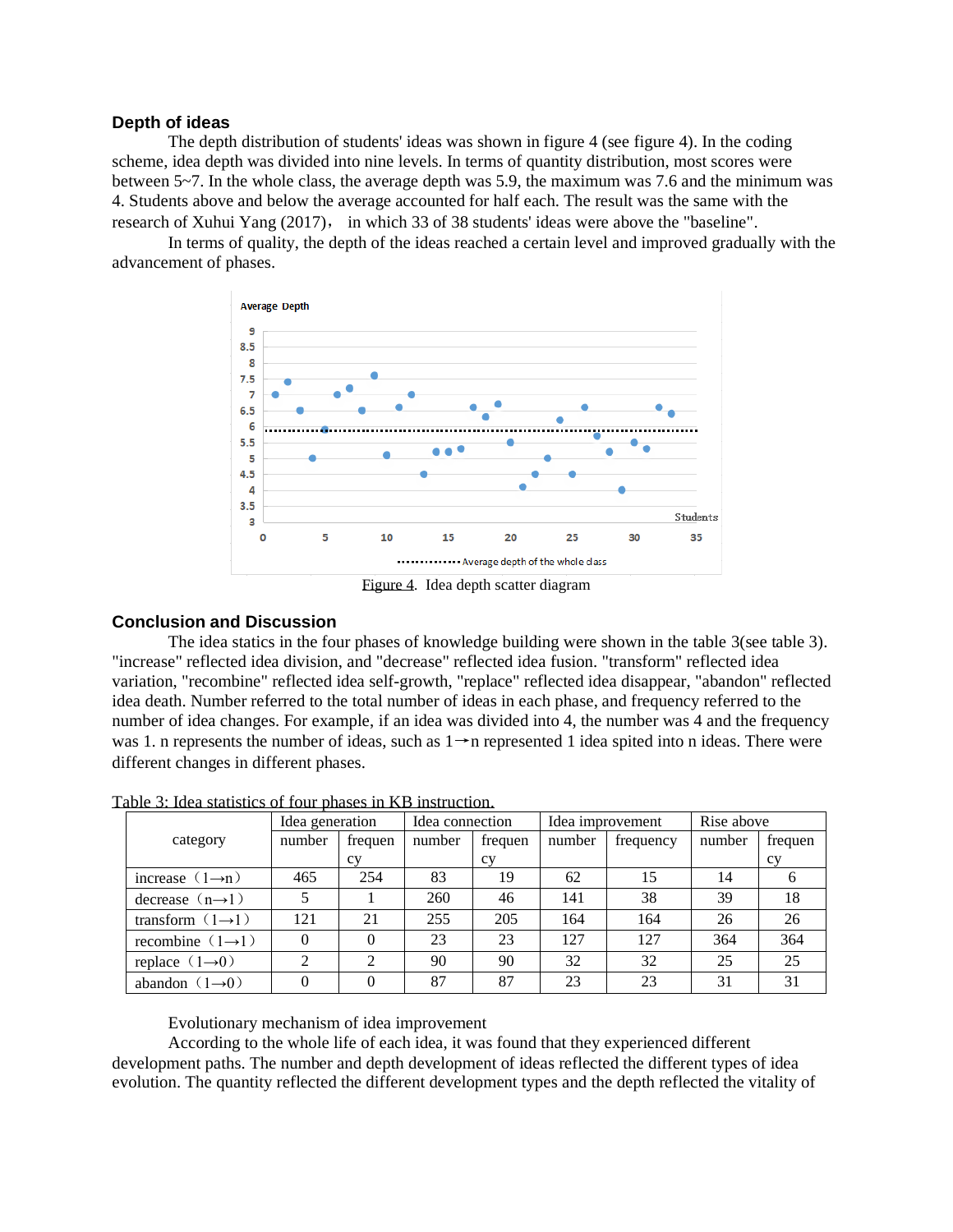ideas. In terms of idea improvement life cycle, it presented multidimensional changes and can be categorized into six types. Figure 5 illustrated the development of the life cycle (see figure 5).



Taking the idea division for example, at a certain time the idea split into two ideas, and then one of them continued to split. Idea disappearance meant the idea paused or suspended. But idea death meant the idea was abandoned because of no research value or no vitality.

The study has some implications. The ideas were lively. We could analyze them from five dimensions.

Time dimension: from "static" to"dynamic" (idea division, fusion, variation, self-growth, disappearance and death)

Content dimension: from "right or wrong" to "continuously improvable"

Communication dimension: from the traditional "knowledge telling" to complex "knowledge creation"

Interaction dimension: from "individual " to "interactive"

Presentation dimension: from traditional "individual input" (individual knowledge) to "collective output" (community knowledge construction)

### **Recommendations for further research**

The research on the idea improvement trajectory could be more detailed in different levels and phases. For example, after the first division, how could the subideas be divided again? What are the reasons for idea development and the relationships among the six types of trajectory?

What is node ideas? How to find node ideas? What are the functions of node ideas? How to promote the generation of node ideas?

Is there any significant relationship between idea improvement and knowledge improvement? Is there any ways of machine coding?

#### **References**

Bereiter, Carl & Scardamalia, Marlene. (1993). Surpassing Ourselves: An Inquiry Into the Nature and Implications of Expertise. Chicago, Illinois: Open Court.

Chen, B., & Zhang, J. (2016). Analytics for knowledge creation: towards epistemic agency and designmode thinking. *Journal of Learning Analytics*, 3(2):139-163.